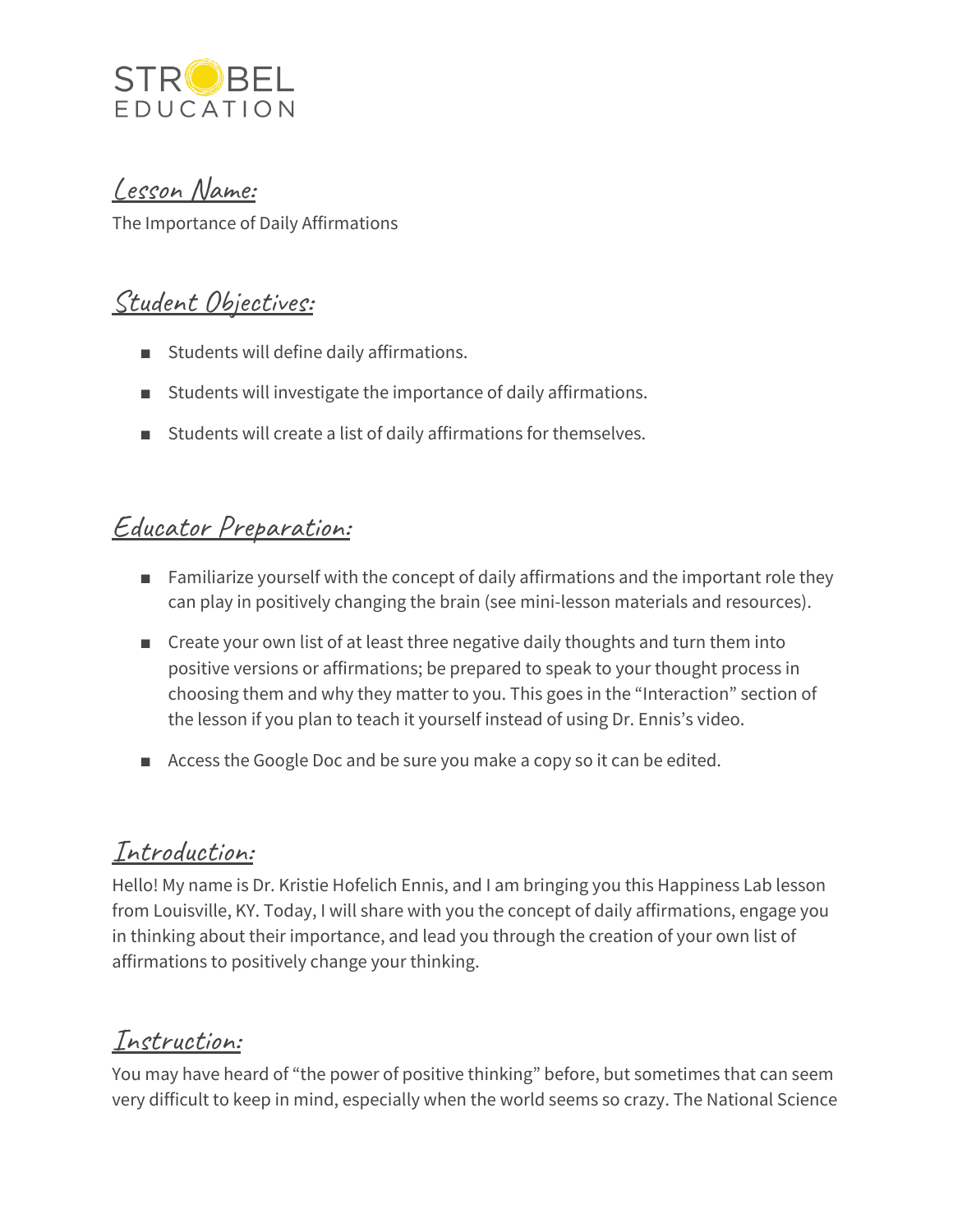

Foundation tells us that in fact, of the up to 60,000 thoughts we have per day, 80 percent of those thoughts are actually negative. That may be overwhelming, but the good news is this is largely unconscious and a pattern that can be broken. That's right: humans can retrain their brains to be more positive, in a similar way that they can train animals to follow commands. Don't worry, I'm not suggesting you get a treat every time you have a positive thought or a punishment every time you have a negative one. Instead, I am suggesting that we use the Cognitive Behavioral Science we know works to help you live a more positive life.

If we are going to change a negative habit that doesn't serve us well, we must start with what we know about habits. According to Dr. BJ Fogg, Stanford University professor and author of *Tiny Habits*, new habits can be created with consistent repetition. Further, they can be sustained if we take small steps, attaching them to everyday things we already do and associate with positive or neutral feelings. For example, if a person wants to exercise more regularly, but they actually have a negative association with exercise and have a history of not sticking to any program, this person needs to change his approach or he is likely to be disappointed once again. Dr. Fogg suggests that to meet this goal of exercising more regularly, the person should choose something small to add into his regular routine that creates a new, tiny habit with positive results.

So, if you want to be more positive, to attract more good things to your life, you must start small and incorporate a daily "tiny habit" into your life that we will call affirmation. The word *affirmation* means the assertion or declaration that something exists or is true. Simply put, this means that if you tell yourself daily that something positive is true, it is more likely to be true. If you make these positive affirmations enough, they will become reality and a part of your everyday thought processes, pushing out some of that 80 percent negativity.

### Interaction:

Let's look at a simple example. In preparation for this lab, I thought about two things: what positive affirmations I need to hear to kick out some negative thoughts, and how I could attach positive affirmations to something I already do every day. When I was in high school, a coach of mine used to make us repeat a positive mantra to start every, single class and it became so automatic, that there were no issues with behavior. We all started on a positive note together. I still remember that and I wanted to recreate it for my current life.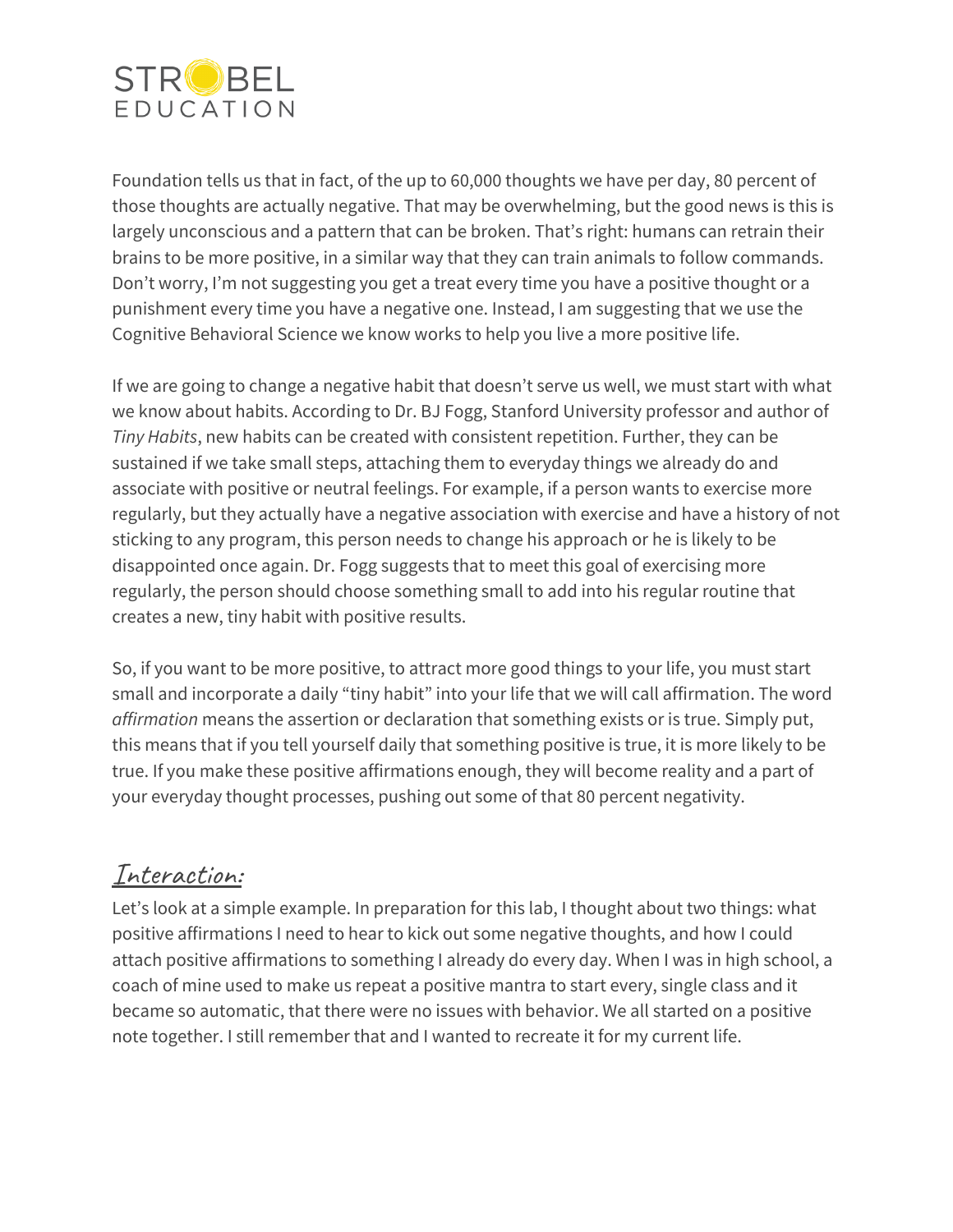

Without meaning to, I tend to think about how much I hate getting up in the morning, even when I don't have an alarm clock set. Every morning, I also brush my teeth, so I decided to attach this "tiny habit" of positive affirmation to this time of my day to begin the process of changing the way I start my day from instantly grumpy to more positive. What I came up with is this short list:

- 1. You have been given another day to use as you will.
- 2. Today is going to be a great day.
- 3. You are amazing and unique.
- 4. The world needs you today.
- 5. It is not your responsibility to make others happy.

Telling myself these things each day after I brush my teeth, out loud in the mirror, helps me set a positive tone and intention for the day. I've been trying it now for a few days and I have to say, it is becoming more automatic to feel like I can conquer the day, that I can *use* it to work for me instead of letting it run me.

### Closure:

Now, it is your turn. Complete the following activity to determine what your negative thoughts are, how you can turn them into positive affirmations, and attach them to your daily routine to make them new, "tiny" habits that will begin retraining your brain in a good way. Let us know how it goes by snapping a photo of your list (if you're comfortable) and posting it to social media.

# Activity:

Follow these steps to begin your own positive affirmations:

- 1. On a piece of paper or digital document, make two columns. Here's a [Google](https://docs.google.com/document/d/1a4s1oO-naKsl_TTMhPqWYVkw1B6_Kwyo6ji4_hnd4XU/edit?usp=sharing) Doc you can customize if you'd prefer. Just make a copy for yourself or download it.
- 2. In one column, write down all the negative thoughts you can think of that you tend to have.
- 3. Once you think you're finished, keep going by digging a bit deeper. Think of losses you've had, things that people do to make you angry or hurt, things that stress you out, your fears, and your insecurities.
- 4. In the other column, write one positive version of each negative thought. This could be something positive to learn from that negative thought or simply the opposite of it. Here are some examples: